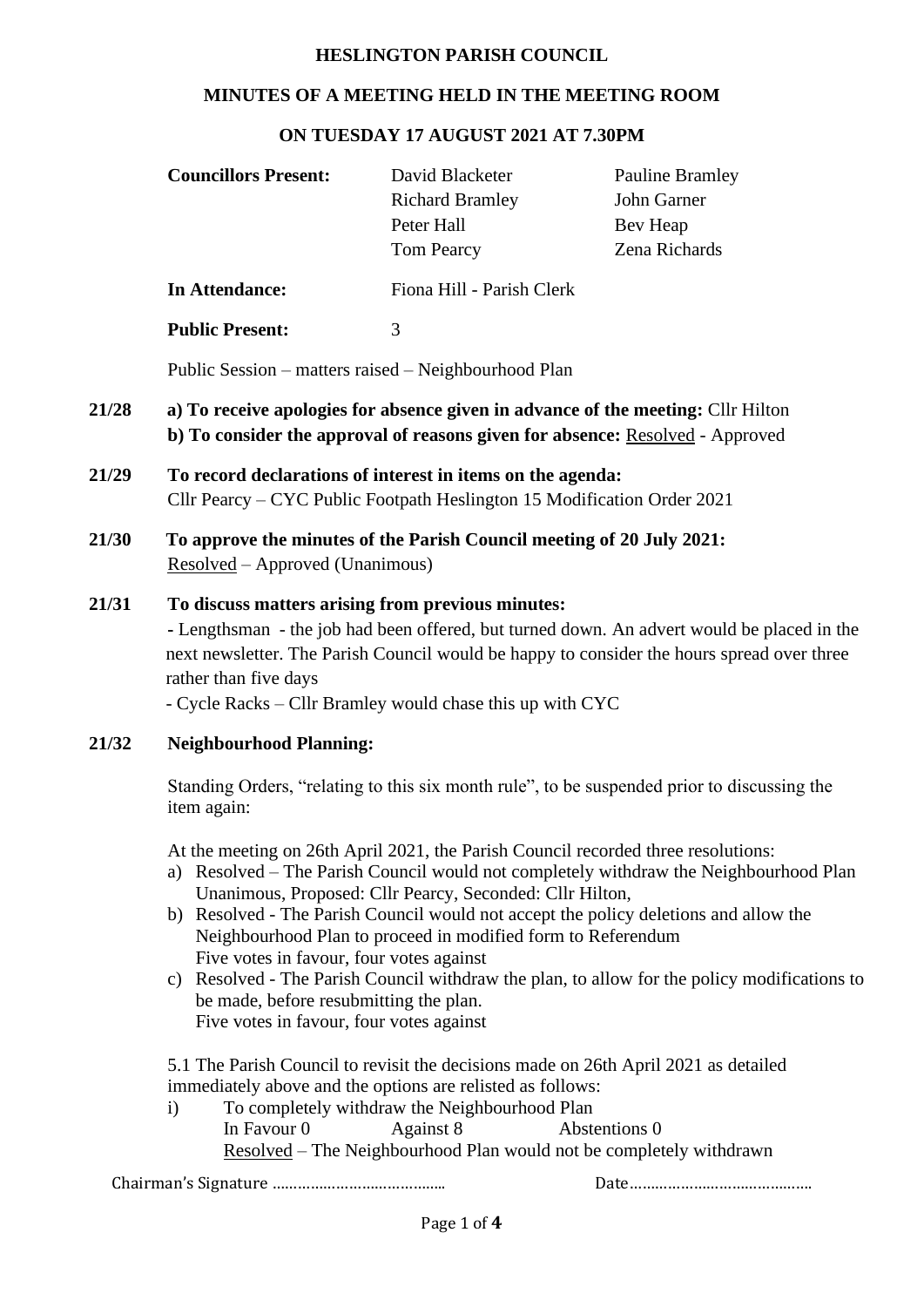- ii) To accept the policy deletions and allow the Neighbourhood Plan to proceed in modified form to Referendum In Favour 3 Against 4 Abstentions Cllr Hall Resolved – The Parish Council would not accept the modified Neighbourhood Plan, with policy deletions, proceeding to Referendum
- iii) To withdraw the plan, to allow for the modifications to be made, before resubmitting the plan In Favour 4 Against 2 Abstentions Cllr Blacketer and Hall Resolved – The Parish Council would accept withdrawing the Neighbourhood Plan, to allow for the modifications to be made, before resubmitting.

Standing Orders, "relating to this six month rule", to be reinstated

The members of public left the meeting.

# **21/33 To report and make relevant recommendations on new planning applications:**  - 21/01801/FUL - Erection of plant enclosure to North of Helix House @ University of plant enclosure to North of Helix House @ University of York, Helix House, Innovation Way Resolved –No Objection (Unanimous)

#### **21/34 To discuss financial matters with Responsible Financial Officer:**

- Bookkeeping for current year to date
	- The Parish Council had circulated the spreadsheet around Councillors
- Financial Management
	- Internal Controls Checks
		- These were conducted and everything found to be in order.
	- Internal Audit Report for year ended 31 March 2021 See previous minutes
	- Payment Approval
	- Parish Clerk Salary **£** Bacs
	- Cartridge Discount £37.61 001886 - Peter Heald Utility Box refurbishment £320.00 001887
	- York Print Company Newsletter  $£97.00$  001888

**21/35 To receive reports from representative of outside bodies as follows:** 

- Ward Councillors: NTA
- North Yorkshire Police Report emailed 10Aug21
- Heslington East Community Forum NTR
- Good Neighbourhood Forum Next meeting 16Sep21. Cllr Bramley asked for any items for the agenda. Cllr Bramley was requested to ask if "Heslington East Forum" was still a current forum . Cllrs were reminded that prior to covid, the University had agreed, to resurface Boss Lane . Cllr Bramley would contact the University.
- Ouse and Derwent Drainage Board NTR
- Sports Field Cllr Pearcy gave a summary of ongoing projects and finances
- York Environment Forum NTR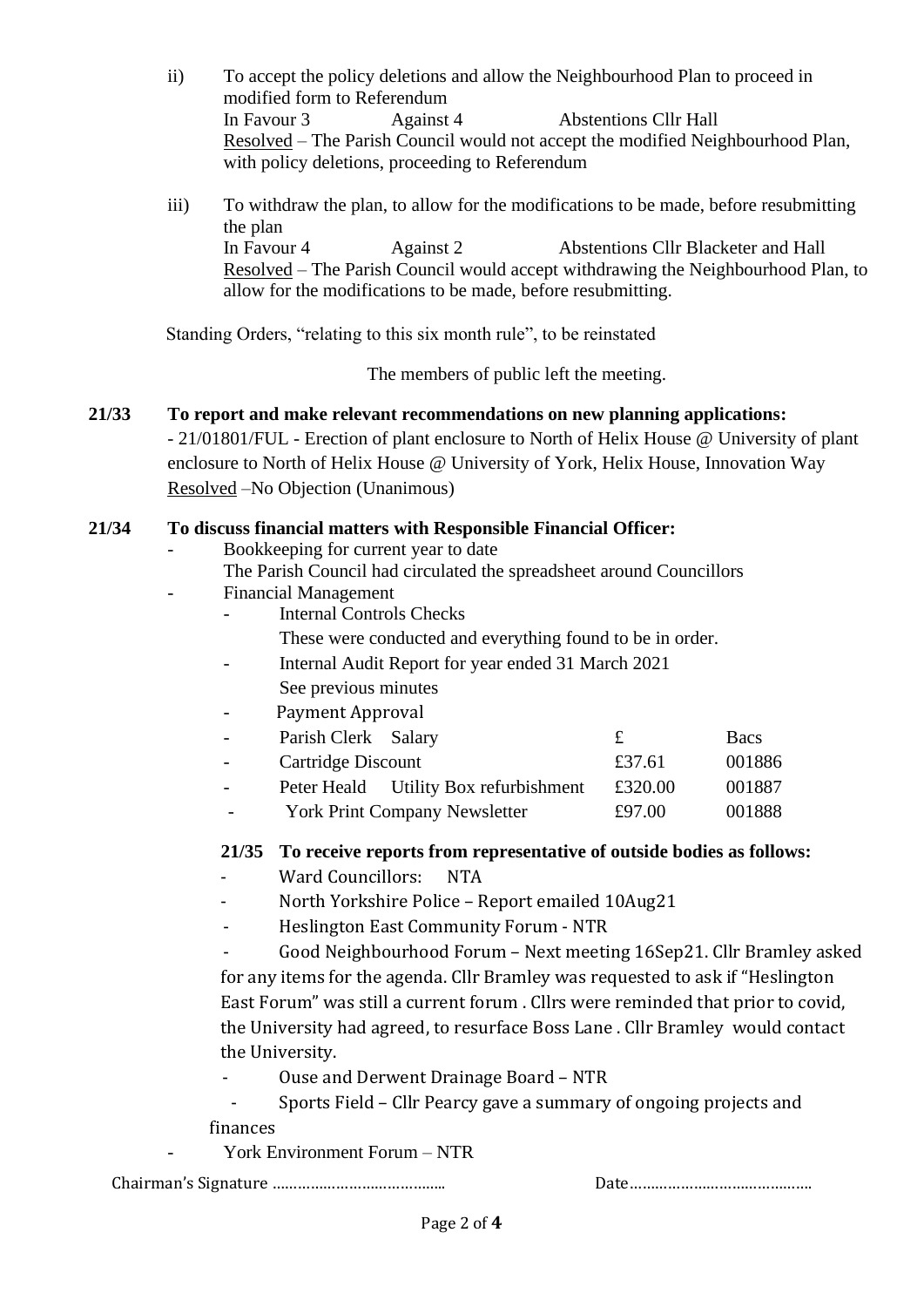- Alms Houses – NTR

- The Meeting Room – Cllr Garner gave a summary of ongoing projects and finances

## **21/36 To discuss/agree actions with long-standing matters:**

Appearance of village:

- Main Street duplicate signs – The Parish Council would contact the CYC Conservation and Highways Officers, to ask them to review if any signs could be removed.

- Phone Box – alternative use .The Parish Council would research the sale of red phone boxes for the use of housing defibrillators.

- Benches – These were last renovated in 2015, so Cllr Garner would obtain a quote for the work to be done again on 3 benches

- NatWest Bank bin removals – The Parish Clerk had written to Head Office asking if they had a solution to avoid black bags being left out for several days. If a solution was not forthcoming, Cllr Pearcy offered his yard for the storage of a Biffa bin.

- Hedge, West side, Field Lane – Cllr Pearcy would cut back the overgrown hedge, The Parish Clerk would ask Cllr Aspden if the footpath could be widened.

- Barclays frontage – The Parish Council would keep a watching brief, as it was starting to look unsightly.

- School Lane road markings – completed

- School Lane caravan – had now been removed

- School Lane sign – CYC had advised that this had been ordered and would be installed shortly

- Village entry sign – Heslington Lane -In an unstable condition. Cllr Pearcy would ask his handyman to take a look

- Tally Alley – Cllr Garner would speak to the public house landlady to find out when their hedge would be cut back.

- Memorial Bench Review The Parish Council felt it was inappropriate to approach bereaved families, but details of the plaque policy could be included in the newsletter.
- Highway Matters NTR
- City of York Council

- Article 4 (2) Direction – The Parish Clerk would obtain a update

- Local Plan Public meeting would be held between now and year end
- University of York
	- Antisocial Behaviour a meeting would be requested with the Vice-Chancellor
- Communication
	- Website –some policies to be updated
	- Broadband NTR
	- Newsletter next edition to be ready for September meeting

## **21/37 To discuss correspondence received by the council:**

- City of York Council – Public Footpath Heslington 15 Modification Order 2012 Resolved – The Parish Council, by majority, were not aware of there being a footpath for the twenty years before 2006.

**21/38 To receive matters raised by members:** None

# **21/39 To confirm the details of the next meeting:**

21Sep21, 19Oct21, 16Nov21, 21Dec21, 18Jan22, 15Feb22, 15Mar22, 19Apr22, 17May22, 21Jun22, 19Jul22, 16Aug22, 20Sep22, 18Oct22, 15Nov22, 20Dec22